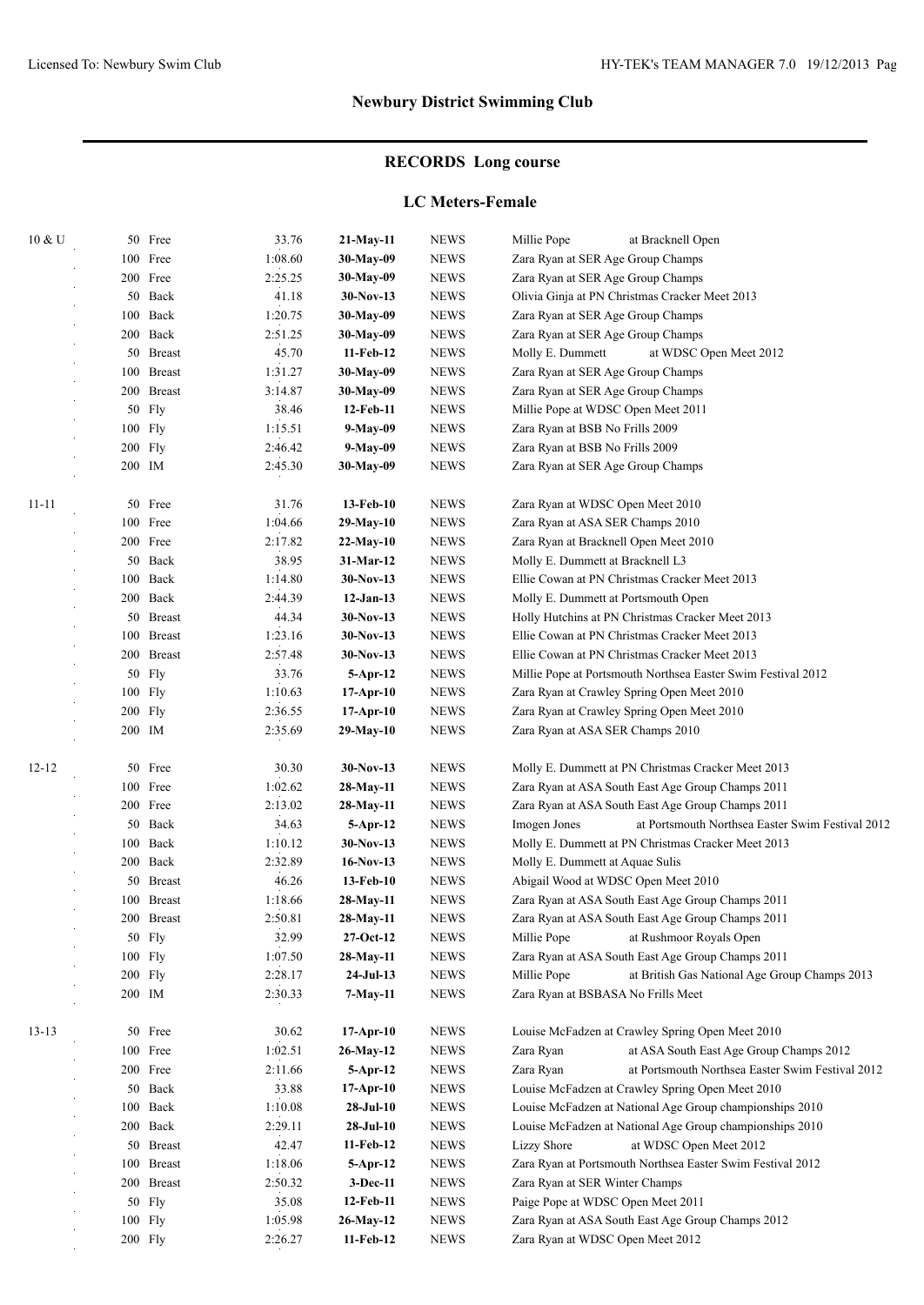# **RECORDS Long course**

| $13 - 13$ | 200 IM            | 2:28.38  | 5-Apr-12             | <b>NEWS</b> |                                                              | Zara Ryan at Portsmouth Northsea Easter Swim Festival 2012                                    |  |
|-----------|-------------------|----------|----------------------|-------------|--------------------------------------------------------------|-----------------------------------------------------------------------------------------------|--|
| 14-14     | 50 Free           | 29.17    | $13-Apr-13$          | <b>NEWS</b> | Zara Ryan                                                    | at Spring Open Meet 2013                                                                      |  |
|           | 100 Free          | 1:02.89  | $25-May-13$          | <b>NEWS</b> |                                                              | Zara Ryan at ASA South East Regional Age Group Champs                                         |  |
|           | 200 Free          | 2:12.45  | 25-May-13            | <b>NEWS</b> | Zara Ryan at ASA South East Regional Age Group Champs        |                                                                                               |  |
|           | 50 Back           | 32.44    | $3-Dec-11$           | <b>NEWS</b> | Louise McFadzen                                              | at SER Winter Champs                                                                          |  |
|           | 100 Back          | 1:07.70  | $3-Dec-11$           | <b>NEWS</b> | Louise McFadzen                                              | at SER Winter Champs                                                                          |  |
|           | 200 Back          | 2:24.68  | $3-Dec-11$           | <b>NEWS</b> | Louise McFadzen at SER Winter Champs                         |                                                                                               |  |
|           | 50 Breast         | 41.13    | 30-Mar-13            | <b>NEWS</b> | Fiona Crane                                                  | at Rushmoor easter Open                                                                       |  |
|           | 100 Breast        | 1:17.92  | $25-May-13$          | <b>NEWS</b> | Zara Ryan                                                    | at ASA South East Regional Age Group Champs                                                   |  |
|           | 200 Breast        | 2:47.02  | $25-May-13$          | <b>NEWS</b> | Zara Ryan                                                    | at ASA South East Regional Age Group Champs                                                   |  |
|           | 50 Fly            | 29.38    | 29-Mar-13            | <b>NEWS</b> | Zara Ryan                                                    | at Portsmouth Easter Festival                                                                 |  |
|           | 100 Fly           | 1:04.13  | $25-May-13$          | <b>NEWS</b> | Zara Ryan                                                    | at ASA South East Regional Age Group Champs                                                   |  |
|           | 200 Fly           | 2:21.75  | $25-May-13$          | <b>NEWS</b> | Zara Ryan                                                    | at ASA South East Regional Age Group Champs                                                   |  |
|           | 200 IM            | 2:24.09  | 25-May-13            | <b>NEWS</b> | Zara Ryan                                                    | at ASA South East Regional Age Group Champs                                                   |  |
|           |                   |          |                      |             |                                                              |                                                                                               |  |
| $15 - 15$ | 50 Free           | 29.06    | $30-Nov-13$          | <b>NEWS</b> |                                                              | Zara Ryan at PN Christmas Cracker Meet 2013                                                   |  |
|           | 100 Free          | 1:02.54  | $15$ -Jun- $12$      | <b>NEWS</b> | Louise McFadzen                                              | at Cardiff International Open                                                                 |  |
|           | 200 Free          | 2:13.60  | 5-May-12             | <b>NEWS</b> | Louise McFadzen at ASA South East Regional Youth Champs 2012 |                                                                                               |  |
|           | 50 Back           | 32.60    | $15$ -Jun- $12$      | <b>NEWS</b> | Louise McFadzen at Cardiff International Open                |                                                                                               |  |
|           | 100 Back          | 1:07.85  | $17-JuI-12$          | <b>NEWS</b> |                                                              | Louise McFadzen at ASA National Youth Champs 2012                                             |  |
|           | 200 Back          | 2:24.40  | $17-JuI-12$          | <b>NEWS</b> | Louise McFadzen                                              | at ASA National Youth Champs 2012                                                             |  |
|           | 50 Breast         | 59.99    | $1-Jan-01$           |             | Standard                                                     |                                                                                               |  |
|           | 100 Breast        | 1:17.16  | $16-Nov-13$          | <b>NEWS</b> | Zara Ryan at Aquae Sulis                                     |                                                                                               |  |
|           | 200 Breast        | 2:47.98  | $30-Nov-13$          | <b>NEWS</b> | Zara Ryan at PN Christmas Cracker Meet 2013                  |                                                                                               |  |
|           | 50 Fly            | 29.13    | $16-Nov-13$          | <b>NEWS</b> | Zara Ryan at Aquae Sulis                                     |                                                                                               |  |
|           | 100 Fly           | 1:03.67  | $16-Nov-13$          | <b>NEWS</b> | Zara Ryan at Aquae Sulis                                     |                                                                                               |  |
|           | 200 Fly           | 2:22.62  | $30-Nov-13$          | <b>NEWS</b> |                                                              | Zara Ryan at PN Christmas Cracker Meet 2013                                                   |  |
|           | 200 IM            | 2:24.58  | $16-Nov-13$          | <b>NEWS</b> | Zara Ryan at Aquae Sulis                                     |                                                                                               |  |
| 16 & 0    | 50 Free           | 29.45    | 4-May-13             | <b>NEWS</b> | Louise McFadzen                                              | at ASA South East Regional Youth Champs 2013                                                  |  |
|           | 100 Free          | 1:02.57  | $25-Oct-13$          | <b>NEWS</b> |                                                              | Rhona W. Austin at National Masters Champs 2013                                               |  |
|           | 200 Free          | 2:12.06  | 29-Mar-13            | <b>NEWS</b> | Louise McFadzen<br>at Portsmouth Easter Festival             |                                                                                               |  |
|           | 50 Back           | 33.49    | $4$ -May-13          | <b>NEWS</b> | Louise McFadzen at ASA South East Regional Youth Champs 2013 |                                                                                               |  |
|           | 100 Back          | 1:09.04  | $4-May-13$           | <b>NEWS</b> |                                                              | Louise McFadzen at ASA South East Regional Youth Champs 2013                                  |  |
|           | 200 Back          | 2:24.94  | 18-May-13            | <b>NEWS</b> |                                                              | Louise McFadzen at Bracknell Open Meet                                                        |  |
|           | 50 Breast         | 38.38    | 30-Jul-11            | <b>NEWS</b> | Clare Wills                                                  | at RRSC Masters and Senior Age Group                                                          |  |
|           | 100 Breast        | 1:25.56  | 30-Jul-11            | <b>NEWS</b> | Clare Wills                                                  | at RRSC Masters and Senior Age Group                                                          |  |
|           | 200 Breast        | 3:59.99  | $1-Jan-01$           |             | Standard                                                     |                                                                                               |  |
|           | 50 Fly            | 31.16    | 29-Mar-13            | <b>NEWS</b> |                                                              | Louise McFadzen at Portsmouth Easter Festival                                                 |  |
|           | 100 Fly           | 1:08.80  |                      | <b>NEWS</b> |                                                              | Louise McFadzen at ASA South East Regional Youth Champs 2013                                  |  |
|           |                   |          | 4-May-13<br>5-May-07 |             | Melisa Mason                                                 |                                                                                               |  |
|           | 200 Fly<br>200 IM | 2:34.27  |                      | <b>NEWS</b> |                                                              | at ASA South East Region Youth Championships<br>Louise McFadzen at Portsmouth Easter Festival |  |
|           |                   | 2:34.11  | 29-Mar-13            | <b>NEWS</b> |                                                              |                                                                                               |  |
| Open      | 400 Free          | 4:31.27  | 8-Jun-13             | <b>NEWS</b> | Louise McFadzen                                              | at Cardiff International Open                                                                 |  |
|           | 800 Free          | 9:20.84  | $4-May-13$           | <b>NEWS</b> | Louise McFadzen                                              | at ASA South East Regional Youth Champs 2013                                                  |  |
|           | 1500 Free         | 19:06.27 | 27-Feb-10            | <b>NEWS</b> | Louise McFadzen                                              | at BS&B County Champs 2010 (distance)                                                         |  |
|           | 400 IM            | 5:10.68  | $25-May-13$          | <b>NEWS</b> | Zara Ryan                                                    | at ASA South East Regional Age Group Champs                                                   |  |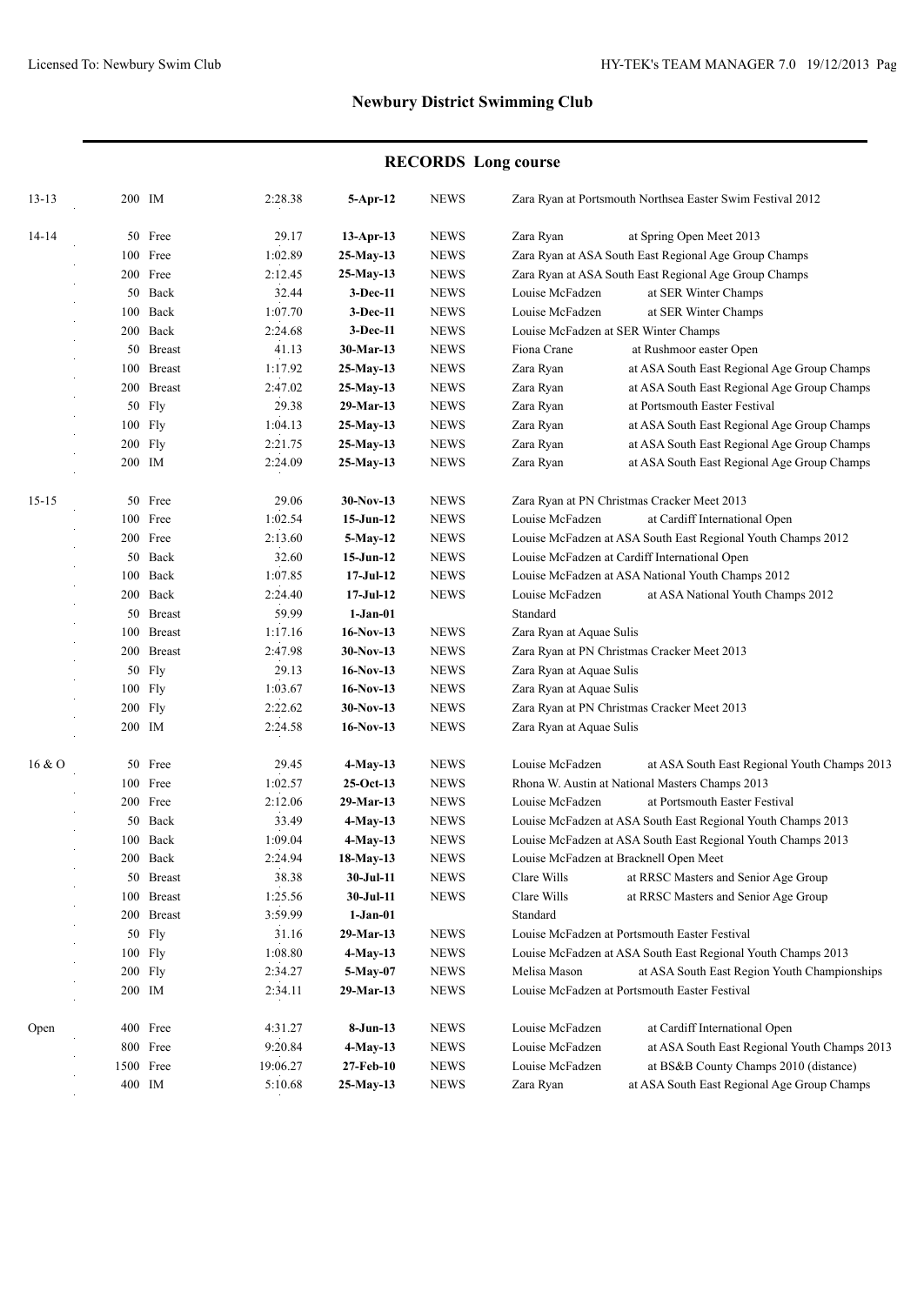# **RECORDS Long course**

### **LC Meters-Male**

| 10 & U    |           | 50 Free       | 33.04   | 21-May-11       | <b>NEWS</b> | Jack R. Tucker at Bracknell Open                              |  |
|-----------|-----------|---------------|---------|-----------------|-------------|---------------------------------------------------------------|--|
|           |           | 100 Free      | 1:15.44 | 18-May-13       | <b>NEWS</b> | Luca Vicaria<br>at Bracknell Open Meet                        |  |
|           |           | 200 Free      | 2:44.31 | 18-May-13       | <b>NEWS</b> | Luca Vicaria<br>at Bracknell Open Meet                        |  |
|           |           | 50 Back       | 42.10   | 30-Mar-13       | <b>NEWS</b> | Ellis Dixon<br>at Rushmoor easter Open                        |  |
|           |           | 100 Back      | 1:26.04 | 21-May-11       | <b>NEWS</b> | Jack R. Tucker at Bracknell Open                              |  |
|           |           | 200 Back      | 3:26.86 | 30-Mar-13       | <b>NEWS</b> | Warwick Buckland<br>at Rushmoor easter Open                   |  |
|           |           | 50 Breast     | 44.45   | 30-Mar-13       | <b>NEWS</b> | Ellis Dixon<br>at Rushmoor easter Open                        |  |
|           | 100       | <b>Breast</b> | 1:37.38 | 30-May-09       | <b>NEWS</b> | James McFadzen at SER Age Group Champs                        |  |
|           |           | 200 Breast    | 3:20.49 | 30-May-09       | <b>NEWS</b> | James McFadzen at SER Age Group Champs                        |  |
|           |           | 50 Fly        | 45.04   | 31-Mar-12       | <b>NEWS</b> | Jordan F. Hobbs<br>at Bracknell L3                            |  |
|           |           | 100 Fly       | 1:59.99 | $1-Jan-01$      |             | Standard                                                      |  |
|           |           | 200 Fly       | 3:59.99 | $1-Jan-01$      |             | Standard                                                      |  |
|           |           | 200 IM        | 3:27.85 | 14-Dec-07       | <b>NEWS</b> | Christopher Regan<br>at Plymouth Leander LC Level 1 Open Meet |  |
|           |           |               |         |                 |             |                                                               |  |
| $11 - 11$ |           | 50 Free       | 32.16   | 31-Mar-12       | <b>NEWS</b> | Jack R. Tucker at Bracknell L3                                |  |
|           |           | 100 Free      | 1:10.22 | $29-May-10$     | <b>NEWS</b> | James McFadzen at ASA SER Champs 2010                         |  |
|           |           | 200 Free      | 2:30.32 | 29-May-10       | <b>NEWS</b> | James McFadzen at ASA SER Champs 2010                         |  |
|           |           | 50 Back       | 39.37   | 31-Mar-12       | <b>NEWS</b> | Jack R. Tucker<br>at Bracknell L3                             |  |
|           |           | 100 Back      | 1:21.63 | $17-Apr-10$     | <b>NEWS</b> | James McFadzen at Crawley Spring Open Meet 2010               |  |
|           |           | 200 Back      | 2:48.59 | 29-May-10       | <b>NEWS</b> | James McFadzen at ASA SER Champs 2010                         |  |
|           |           | 50 Breast     | 44.49   | $16$ -Jan- $10$ | <b>NEWS</b> | James McFadzen at Rushmoor Royals NY Open 2010                |  |
|           |           | 100 Breast    | 1:23.22 | 26-May-12       | <b>NEWS</b> | Ben Hutchins at ASA South East Age Group Champs 2012          |  |
|           |           | 200 Breast    | 3:00.25 | 26-May-12       | <b>NEWS</b> | Ben Hutchins at ASA South East Age Group Champs 2012          |  |
|           | 50        | Fly           | 39.02   | 31-Mar-12       | <b>NEWS</b> | at Bracknell L3<br>Jack R. Tucker                             |  |
|           |           | 100 Fly       | 1:24.79 | $30-Nov-13$     | <b>NEWS</b> | Luca Vicaria at PN Christmas Cracker Meet 2013                |  |
|           | $200$ Fly |               | 3:26.43 | $17-May-08$     | <b>NEWS</b> | Jafer Shah<br>at Bracknell Open Meet 2008                     |  |
|           |           | 200 IM        | 2:59.11 | $21-Apr-12$     | <b>NEWS</b> | Jack R. Tucker at Crawley Spring Open Meet 2012               |  |
|           |           |               |         |                 |             |                                                               |  |
| $12 - 12$ | 50        | Free          | 29.35   | 18-May-13       | <b>NEWS</b> | Jack R. Tucker<br>at Bracknell Open Meet                      |  |
|           |           | 100 Free      | 1:03.07 | 16-Feb-13       | <b>NEWS</b> | Ryan Sitton at Wycombe Open 2013                              |  |
|           |           | 200 Free      | 2:22.03 | 16-Feb-13       | <b>NEWS</b> | Ryan Sitton at Wycombe Open 2013                              |  |
|           |           | 50 Back       | 34.72   | 16-Feb-13       | <b>NEWS</b> | Ryan Sitton<br>at Wycombe Open 2013                           |  |
|           | 100       | Back          | 1:10.57 | 7-May-11        | <b>NEWS</b> | James McFadzen at BSBASA No Frills Meet                       |  |
|           |           | 200 Back      | 2:36.06 | $21-May-11$     | <b>NEWS</b> | James McFadzen at Bracknell Open                              |  |
|           |           | 50 Breast     | 35.37   | 29-Mar-13       | <b>NEWS</b> | Ben Hutchins<br>at Portsmouth Easter Festival                 |  |
|           | 100       | <b>Breast</b> | 1:16.13 | 25-May-13       | <b>NEWS</b> | Ben Hutchins at ASA South East Regional Age Group Champs      |  |
|           |           | 200 Breast    | 2:41.51 | 25-May-13       | <b>NEWS</b> | Ben Hutchins at ASA South East Regional Age Group Champs      |  |
|           |           | 50 Fly        | 36.26   | 12-Feb-11       | <b>NEWS</b> | James McFadzen at WDSC Open Meet 2011                         |  |
|           |           | 100 Fly       | 1:16.91 | 6-May-06        | <b>NEWS</b> | Aman Shah<br>at BSB No Frills NQT Meet 2006                   |  |
|           |           | 200 Fly       | 3:59.99 | $1-Jan-01$      |             | Standard                                                      |  |
|           |           | 200 IM        | 2:36.75 | 18-May-13       | <b>NEWS</b> | Jack R. Tucker<br>at Bracknell Open Meet                      |  |
|           |           |               |         |                 |             |                                                               |  |
| $13 - 13$ |           | 50 Free       | 27.96   | $30-Nov-13$     | <b>NEWS</b> | Ryan Sitton at PN Christmas Cracker Meet 2013                 |  |
|           |           | 100 Free      | 1:00.34 | 30-Nov-13       | <b>NEWS</b> | Ryan Sitton at PN Christmas Cracker Meet 2013                 |  |
|           |           | 200 Free      | 2:11.67 | $30-Nov-13$     | <b>NEWS</b> | Ryan Sitton at PN Christmas Cracker Meet 2013                 |  |
|           |           | 50 Back       | 30.87   | 27-Oct-12       | <b>NEWS</b> | James McFadzen at Rushmoor Royals Open                        |  |
|           |           | 100 Back      | 1:04.52 | 15-Dec-12       | <b>NEWS</b> | James McFadzen at PNSC Christmas Cracker meet 2012            |  |
|           |           | 200 Back      | 2:21.79 | $22-Ju1-12$     | <b>NEWS</b> | James McFadzen at ASA National Age Group Champs 2012          |  |
|           |           | 50 Breast     | 34.17   | 30-Nov-13       | <b>NEWS</b> | Ben Hutchins at PN Christmas Cracker Meet 2013                |  |
|           |           | 100 Breast    | 1:13.03 | $24-Jul-13$     | <b>NEWS</b> | Ben Hutchins<br>at British Gas National Age Group Champs 2013 |  |
|           |           | 200 Breast    | 2:37.43 | $24-Jul-13$     | <b>NEWS</b> | Ben Hutchins                                                  |  |
|           |           |               |         | $15-Jun-12$     |             | at British Gas National Age Group Champs 2013                 |  |
|           |           | 50 Fly        | 31.56   |                 | <b>NEWS</b> | James McFadzen at Cardiff International Open                  |  |
|           |           | 100 Fly       | 1:59.99 | $1-Jan-01$      |             | Standard                                                      |  |
|           |           | $200$ Fly     | 2:36.98 | 19-May-07       | <b>NEWS</b> | Aman Shah<br>at Bracknell & Wokingham Open Meet 2007          |  |